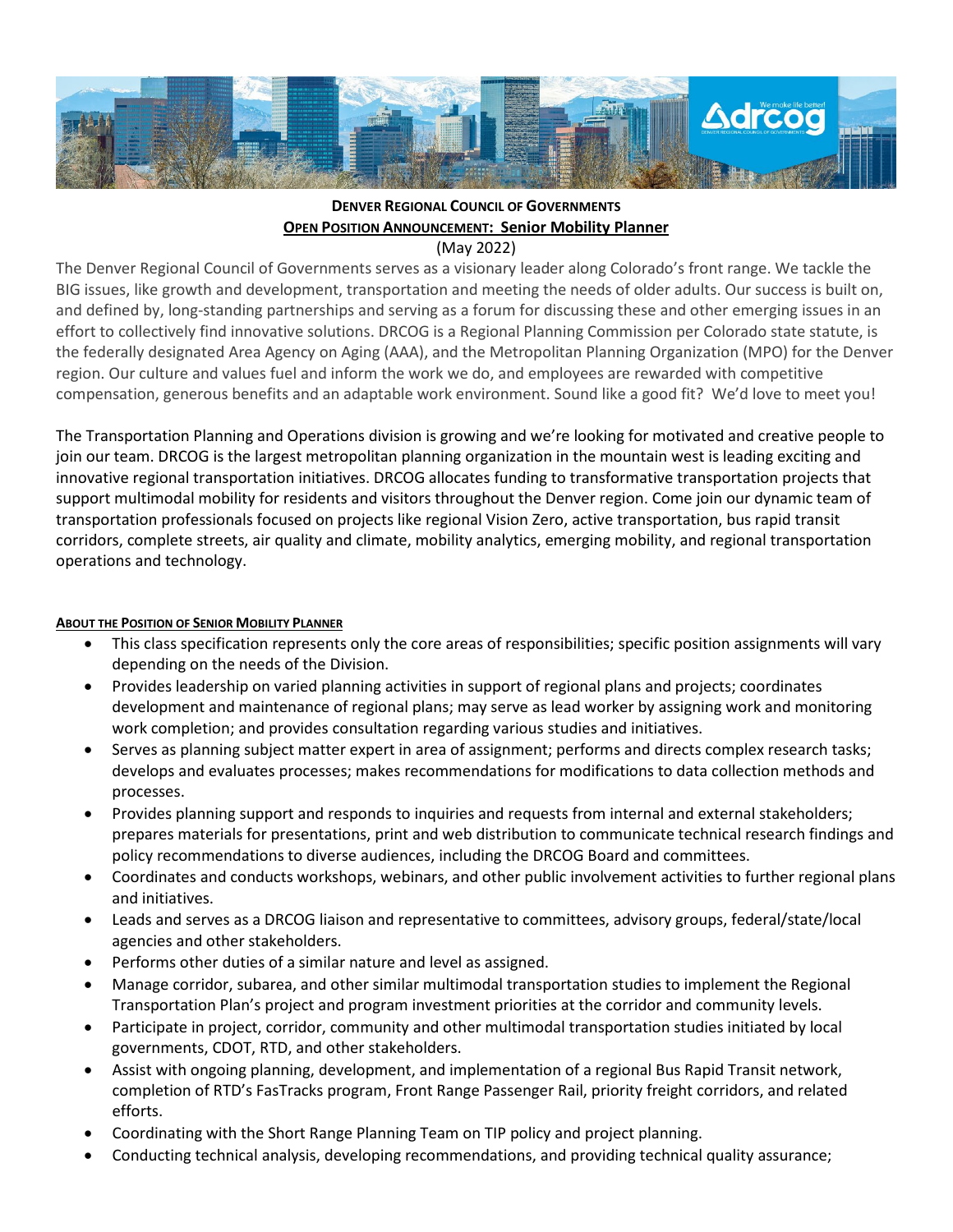- Preparing reports and briefing papers, making presentations, and meeting with the public to explain plans;
- Leading standing and ad hoc committees and technical work groups; preparing agenda material (memos, resolutions, etc.) for Board and committees;
- Building and maintaining effective relationships with local government and public agency staff and elected officials
- Representing DRCOG on committees, councils, studies and workgroups;
- Participating in other transportation planning activities, as needed.
- Principles and practices of urban and regional planning;
- Principles and practices of project and program administration and management;
- Practices and methods of coaching and leading the work of others;
- Techniques and methods for organizing, prioritizing, assigning and monitoring work;
- Principles and methods of qualitative and quantitative research;
- Principles and applications of critical thinking and analysis;
- Best practices, trends and emerging technologies in local and regional planning;
- Effective communication techniques, including writing and public presentations oriented to a variety of audiences;
- Principles and practices of group facilitation and building consensus;
- Computer hardware and software programs, which may include Microsoft Office, Internet applications, and GIS.
- Knowledge of the principles and practices of regional transportation planning, including project development and implementation, transportation modeling, and basic transportation/traffic engineering is desirable.
- Managing a project or program;
- Scheduling and carrying out work assignments with limited supervision;
- Designing and implementing research analysis in the areas of regional planning and performance measurement;
- Providing consultation and serving as a program liaison and subject matter expert;
- Interpreting, monitoring and reporting financial and project-related data and information;
- Compiling and sorting data and articulating issues and recommendations;
- Authoring and preparing original reports, documents and presentations;
- Understanding and defining project needs and creating project work programs involving other staff
- Providing direction to others in order to meet standards;
- Training and coaching staff;
- Facilitating group discussions and building consensus;
- Exercising political acumen, tact and diplomacy;
- Interpreting and applying applicable laws, regulations and organizational policies;
- Providing excellent customer service;
- Utilizing communication and interpersonal skills as applied to interaction with coworkers, supervisors, the general public and others to sufficiently exchange or convey information;
- Working in a team environment and maintaining effective working relationships with other team members and planning partners.
- Creative problem-solving skills to gather relevant information to solve vaguely defined practical problems;
- Databases and geographic information systems.

## **Education and experience requirements:**

• Bachelor's degree in urban and regional planning, geography, public administration or directly related field and four to six years of related professional planning experience. A Master's degree is preferred. OR An equivalent combination of education and experience sufficient to successfully perform the essential duties of the job such as those listed above, unless otherwise subject to any other requirements set forth in law or regulation.